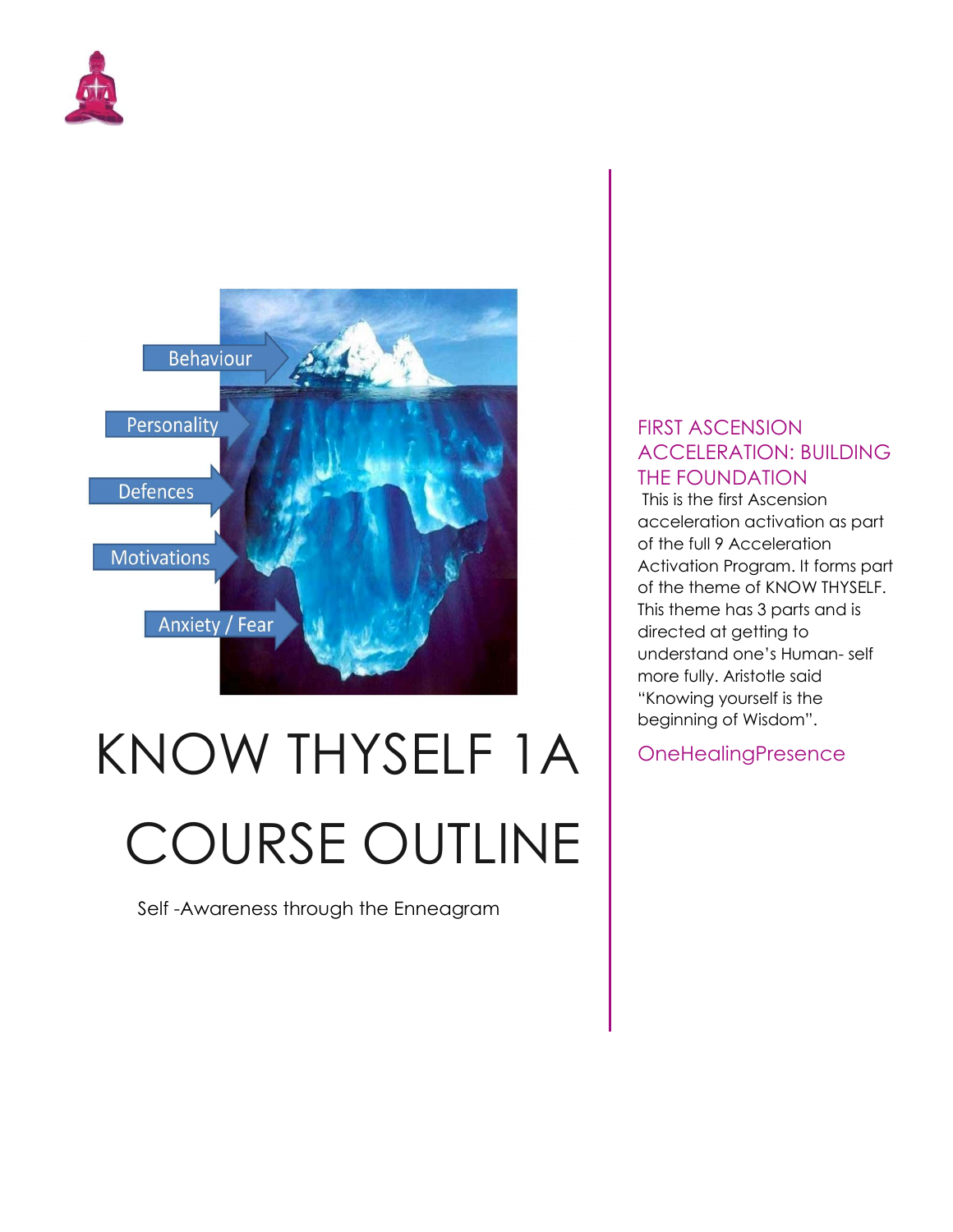# **Table of Contents**

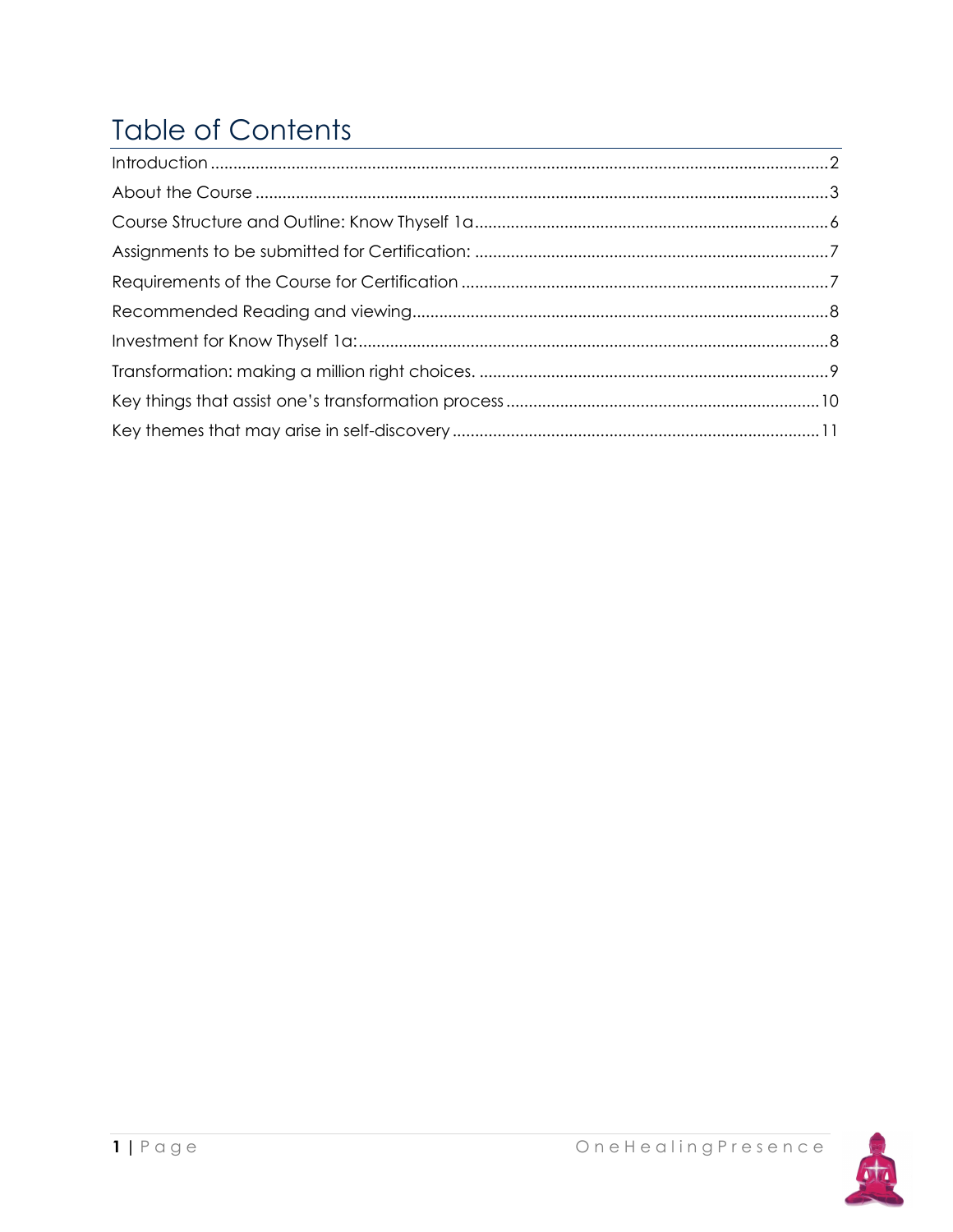# **Introduction**

Getting to know new people can be a great joy especially if one meets someone whom one seems destined to meet. A person, who really significantly alters the course of one's life, taking one to new depths of understanding, intimacy and connection.

The journey one is undertakes in Know Thyself 1 is a journey to meet a very significant person in one's life. One might call this person the most important person one will ever meet.

This person is one's personal self, or Human self. Initially it might seem as one really knows one's personal self but as one will discover one might not know this person much at all.

Does one really know much about the people one is closest to? One might spend a lifetime with someone yet never really get past knowing their behaviors, likes and dislikes.

For many of us this is also true of oneself.

What makes up the Personal self? Why does one react in certain Ways? Why does one seem to sabotage the very things one wants in one's life? What is one's uniqueness and special Gift for oneself and this world?

These are some of the questions this First Step undertakes to answer.

There is so much more about oneself to discover as one scratches past one's Name, nationality, identifying features, characteristics and past histories.

One must realize at this initial stage, that one is building a pyramid of awakened consciousness right to the peak of one's unification with one's Higher Self. As with any building project, it is of crucial importance to build a solid and stable foundation.

This foundation is the clearing of the personal self (the 4 lower bodies of which you will learn more in the next modules) by understanding one's human conditioning, one's patterns of behavior and the stabilizing of one's consciousness so that one may start to absorb higher and higher frequencies. One is truly building an Ascension Portal here (one's Pyramid).

### How exciting!

Each clearing and understanding gained, catapults one deeper and deeper in the return to One's Healing Presence.



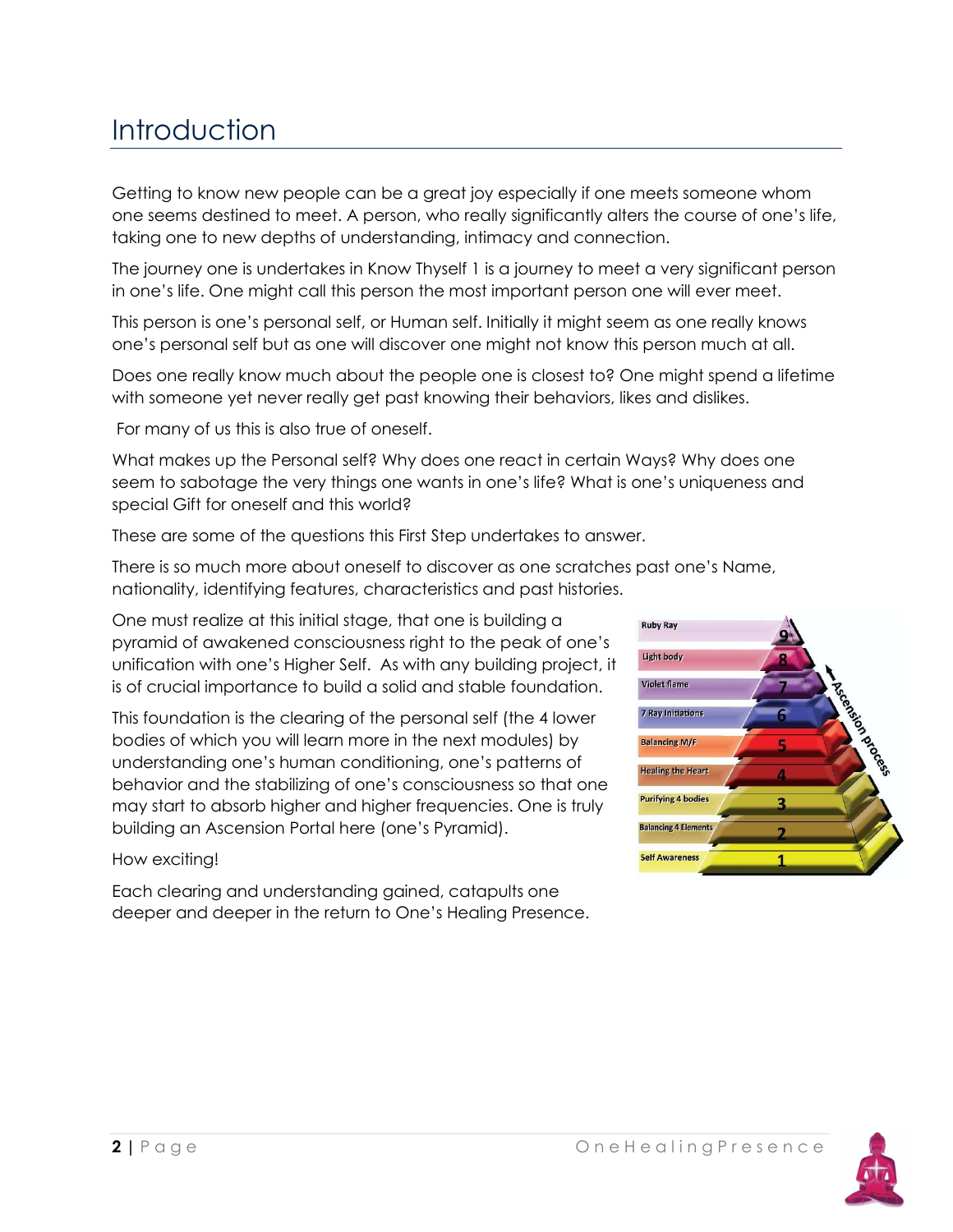# About the Course

The course is designed to be self-study as much as possible. It is also not designed to completely exhaustive on every aspect of one's self discovery process but rather provide one with the tools so that one maybe one's own Self Ascension Coach. Once one has set an intention for Self – Discovery, then automatically and in perfect divine timing everything that one needs to balance, heal and clear will arise spontaneously. That is why method is more important that content.

Integrating one's Witness:

The key component that runs through all of the 9 modules in the development of one's Witness or Observer. Self-Discovery is very difficult if one has no way of observing one's conditioning. The Witness and development thereof is stressed at every significant juncture.

Coaching Process:

A very simple and useful self- coaching process is as follows: This is the DIG model of What, So What and Now What?





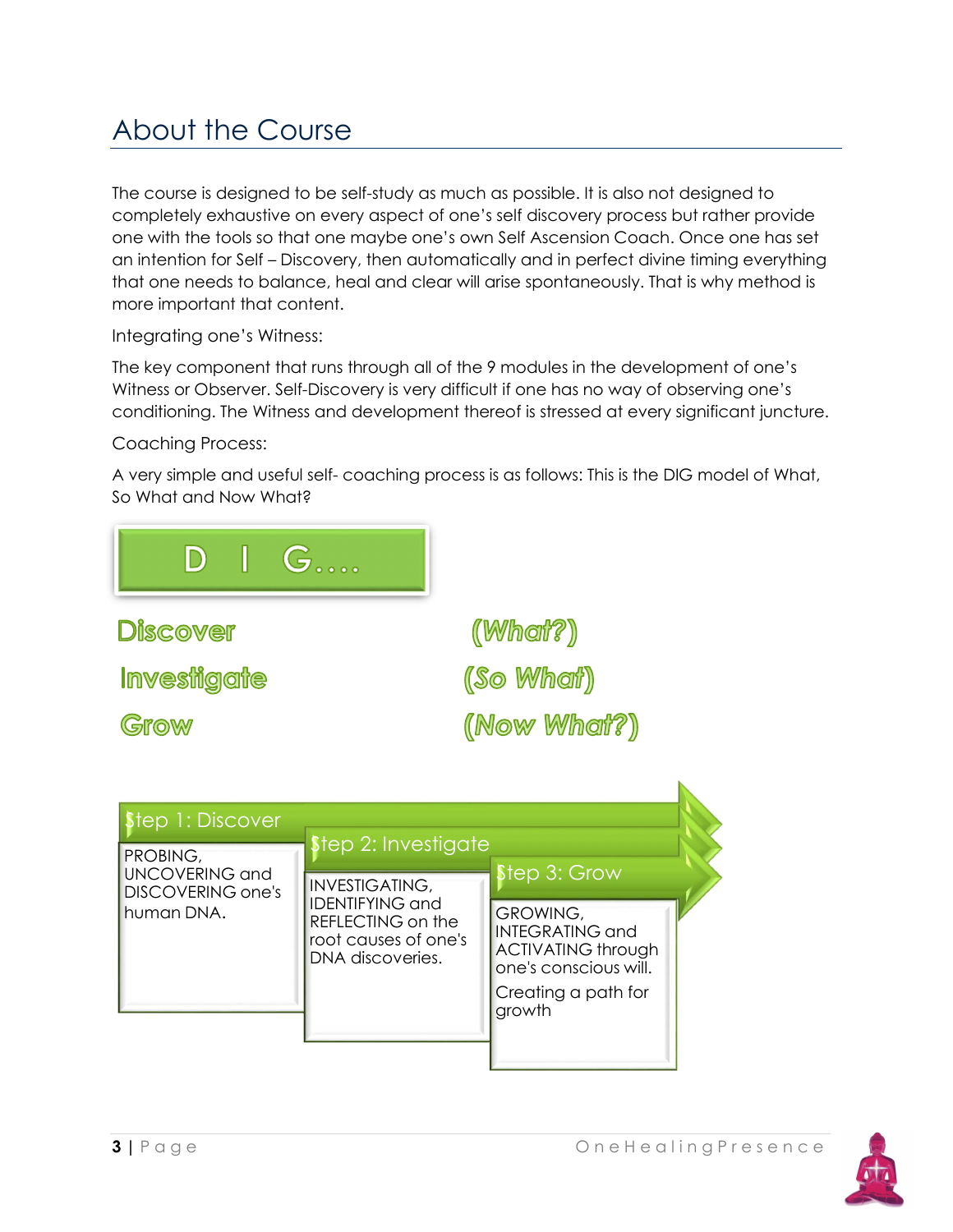## Time Frame

There is no time frame to complete all the requirements of the course but it is recommended to do it thoroughly to build a secure foundation.

## 9 level process

The full 9 level course is designed to be a step by step process. Although the Ascension process is not sequential, certain parts of it need to be completed before the next step can be undertaken. This is mainly due to the architecture of one's Ascension Portal (4 lower bodies plus ones lightbody). One cannot receive the highest frequencies until one has cleared sufficient space in one's Mental, emotional and physical vehicles. However, one may have tremendous advancement on one of the steps already.

Everyone does have a different journey although the ultimate curriculum is the same.

## **Activations**

One will receive activations throughout the process as guided by OneHealingPresence. These activations will significantly accelerate one's journey. These are grateful gifts to be received by everyone.

## No Experience needed

There is no experience needed to undertake this course. What does help tremendously is a beginner's mind. In this way one is open to receive rather than just to confirm to what one already thinks one has learned.

### Non-Denominational

The course is completely non-denominational. At certain however times certain texts may be referenced for wisdom. All paths lead to the same place and we honor all faiths.

### Who is this course for?

This course is for anyone who would want to live a more joyful and self-expressed life for that is the outcome. However, it is not for anyone who is not willing to do the work required for transformation. One's own conscious will and determination are important components of this work. One does not Ascend by chance, luck or pre destination.

### Who wrote this course?

This course is a co-creation of OneHealingPresence. It has been co created in the sense of Connection, Communication and Communion of the One HealingPresense that is in all things, all expressions of life. The OneHealingPresence that is you.

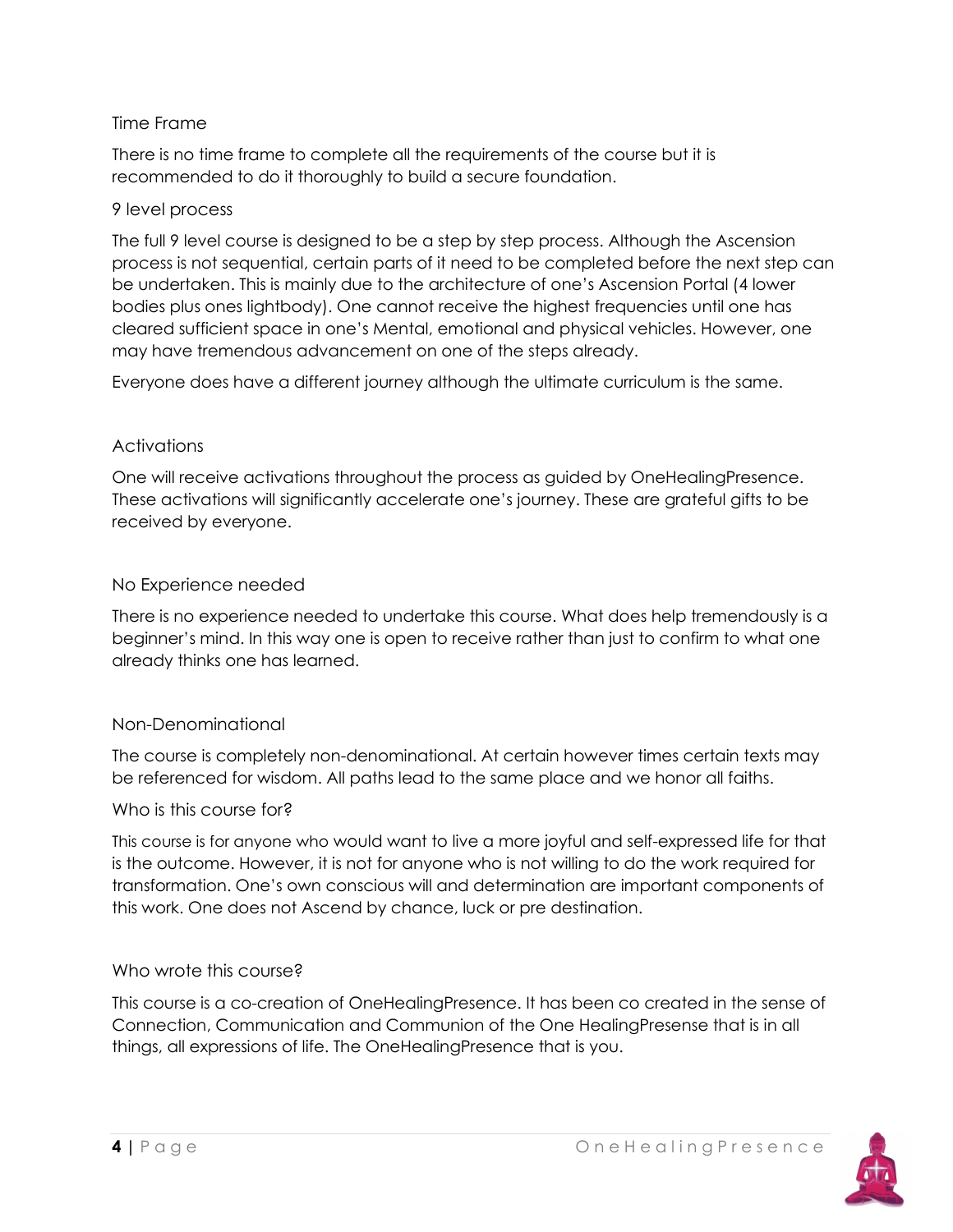# **KNOW THYSELF**  $\eta$   $\mathbb{A}$

# Course Outline

## Course Structure and **Outline**

This section contains the Course outline for Know Thyself 1

There are two main modules here being:

> • The Wisdom of the Enneagram

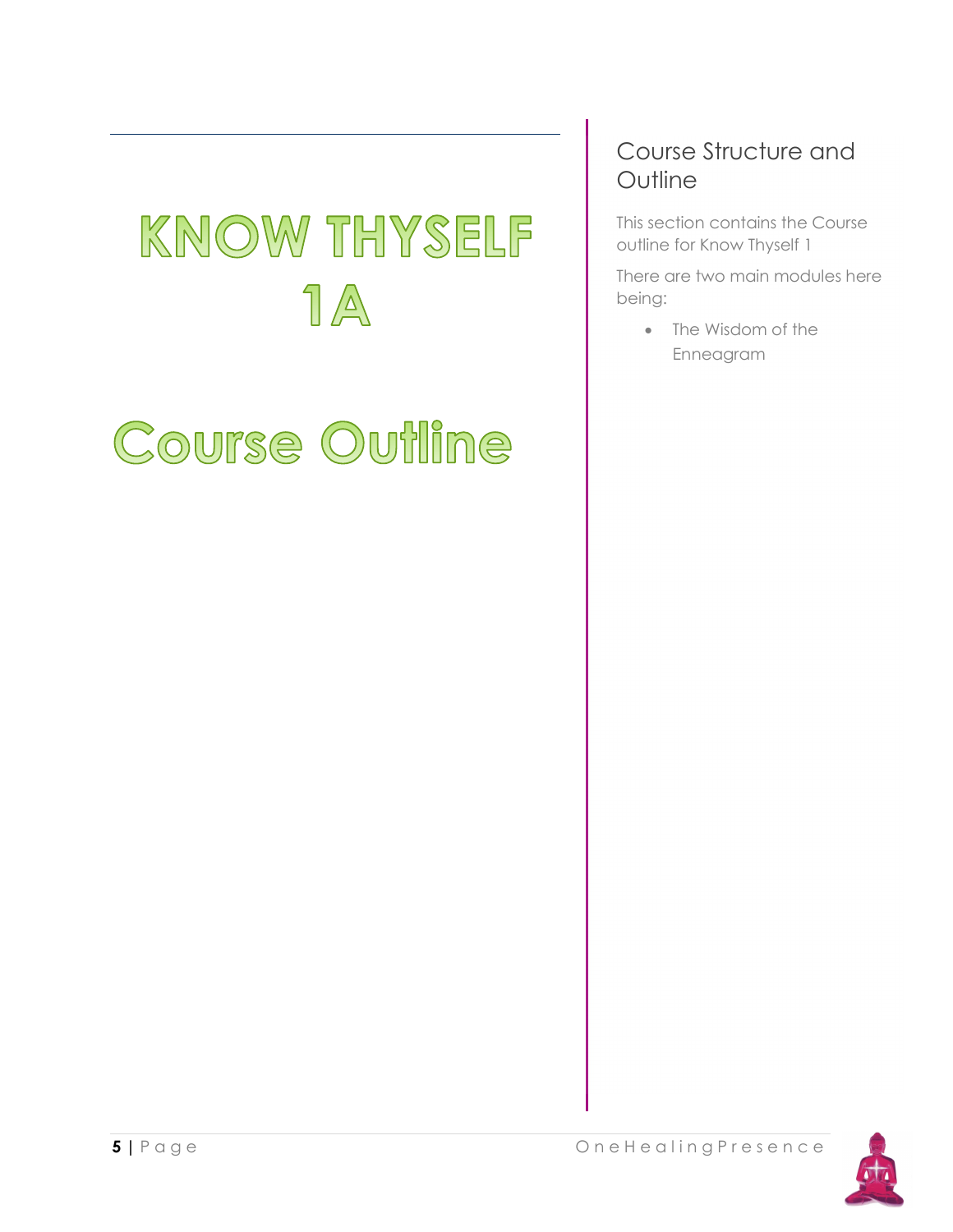# Course Structure and Outline: Know Thyself 1a

The course consists of the following OneHealingPresence interventions:

Note that if one is only looking to take the Enneagram Self-Discovery workshop (and not Ascension Certification for this module) then interventions 1 and 2 are not required.

- 1. Introductory Healing Session with Ah Nah / Michael (90 minutes) in person or remote
	- a. Get to know one another
	- b. Review of one's energy system (Chakras / 4 lower bodies/ physical imbalances)
	- c. Alignment, rebalancing and clearing of 4 lower bodies
	- d. Soul star reading and guidance
- 2. Ascension coaching session with Ah Nah / Michael 45 minutes) remote
	- a. Getting to know each other.
	- b. Answering of any questions on the program
	- c. Creating an intention
	- d. Guidance for the journey
	- e. Discussion on one's enneagram type.
- 3. 2 ½ day Enneagram workshop on understanding One's Human conditioning

Brief Summary of the Enneagram:

- o Archetypal model of 9 Types used for personal development from open systems perspective
- o Provides deeper insight into core motivations and fears driving behavior, needs and interactions
- o Explores deeper layers of personality in understanding human nature and consciousness
- o It includes a conflict profile, communication style, center of expression, leadership guides.
- o Provides us with a clear picture of the expression of our essence and a guide for integration thereof.
- o The Enneagram is an online test of 175 multiple choice questions and takes only approximately 35 minutes to complete.

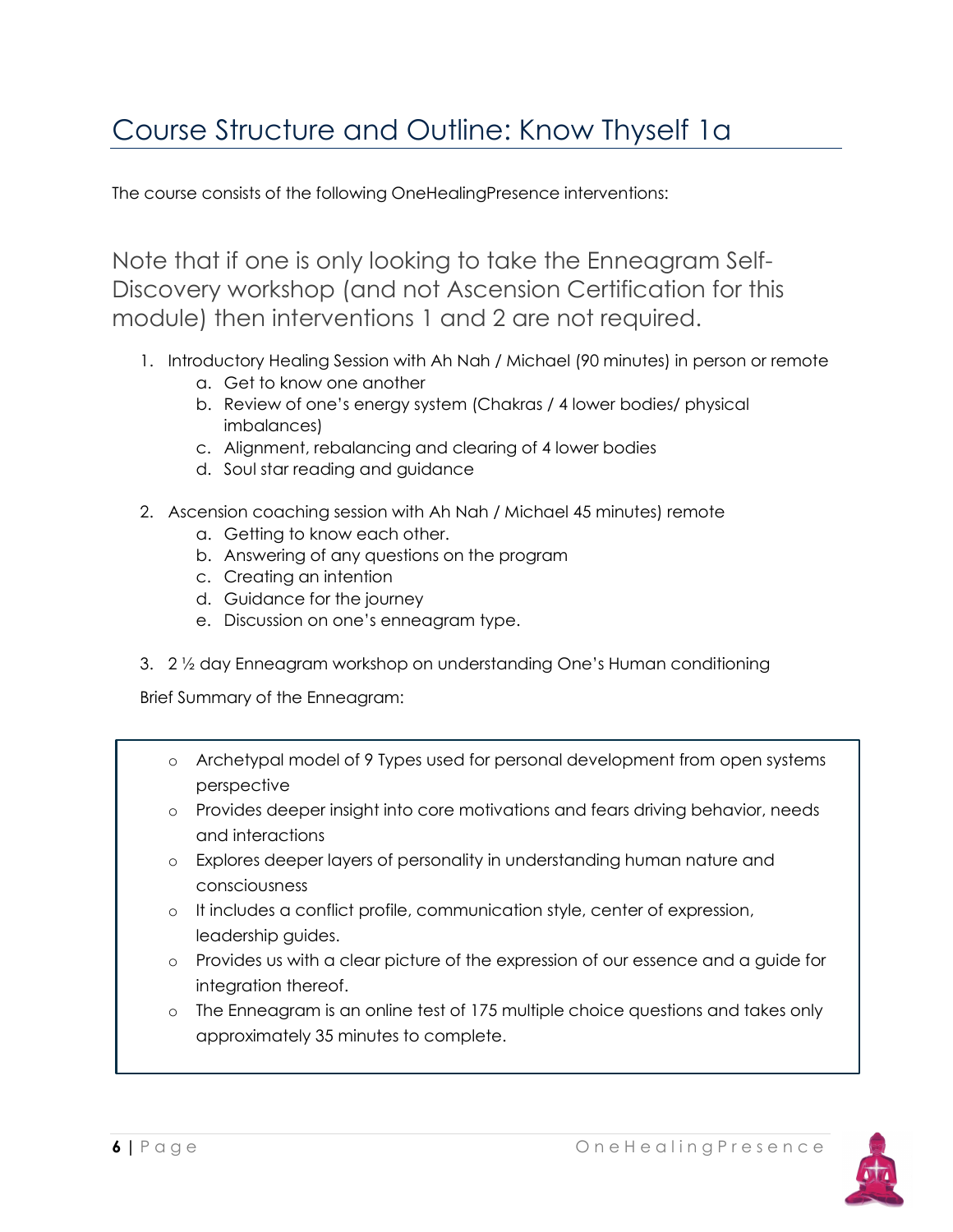Topics to be covered

- o One's Witness / Observer
- o Archeological Self- Discovery Process
- o The Enneagram Types. The Passion of each type
- o Motivations of the Types
- o Enneagram: Avoidance / Bind spot
- o Core Fears of each type
- o Defense mechanisms of each type
- o Excuses and the hold outs of the type
- o Awareness of One's life Strategy
- o Unconscious Childhood messages
- o How each type manipulates:
- o Cognitive mistakes of each type
- o Social style and Inner conflict strategy:
- o Growth Model: Developing a growth plan
- o Invitation of each type for oneself and the world
- o Path of Healing
- o Path of Mastery



## Assignments to be submitted for Certification:

- o Written essay on one's life strategy as identified. (A paper on one's human conditioning and key themes one has identified.)
- o Growth plan from the 3 Enneagram paths. The plan completed using the format provided in the manual.

## Requirements of the Course for Certification

The following are the minimum requirements for the course to complete this module for entry to the next module.

(KNOW THYSELF 1a)

- Complete the Enneagram online questionnaire.
- Attend all of the above interventions
- Submit all Assignments

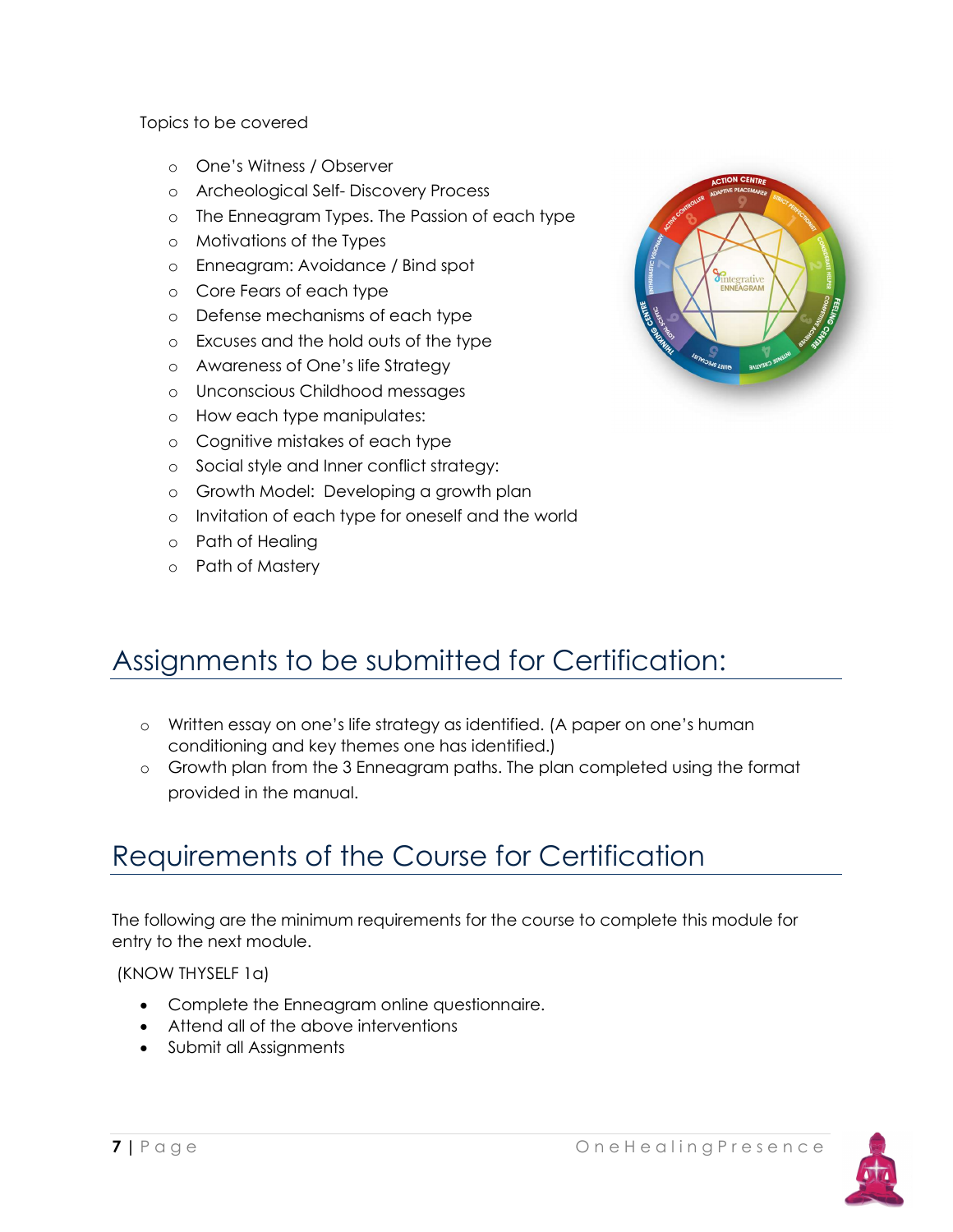# Recommended Reading and viewing

The following books are recommended to be read during this module

- Shamballa: The sacred path of the Warrior Chogyam Trumpa
- Autobiography of a Yogi Paramahansa Yogananda

Recommended Viewing

- o Forest Gump with Tom Hanks (The theme to consider here is although Forest was not particularly bright, he was incredible free of Human conditioning! Observe!)
- o Field of Dreams with Kevin Costner (Build it and they will come)

## Investment for Know Thyself 1a:

The total required investment for Know Thyself 1a is as follows:

| • 90 min Healing session                        | \$150 (CAD 200)  |
|-------------------------------------------------|------------------|
| • 45 min Ascension Coaching                     | $$95$ (CAD 133)  |
| $\bullet$ 2 $\frac{1}{2}$ Day Enneagram Retreat | \$555 (CAD 700)  |
| Total for all above including Certification     | \$800 (CAD 1033) |

Note The enneagram retreat may be taken alone for the price as indicated above (\$ 555)

Non- refundable deposit of \$ 350 (CAD 470) for the Entire program.

This includes: One's manuals / Venues for the training / all interventions listed as well as the 21-page Enneagram report (normally \$ 50 (CAD 67)).

This excludes:

- o All travel costs for interventions
- o All meals, accommodations during interventions.

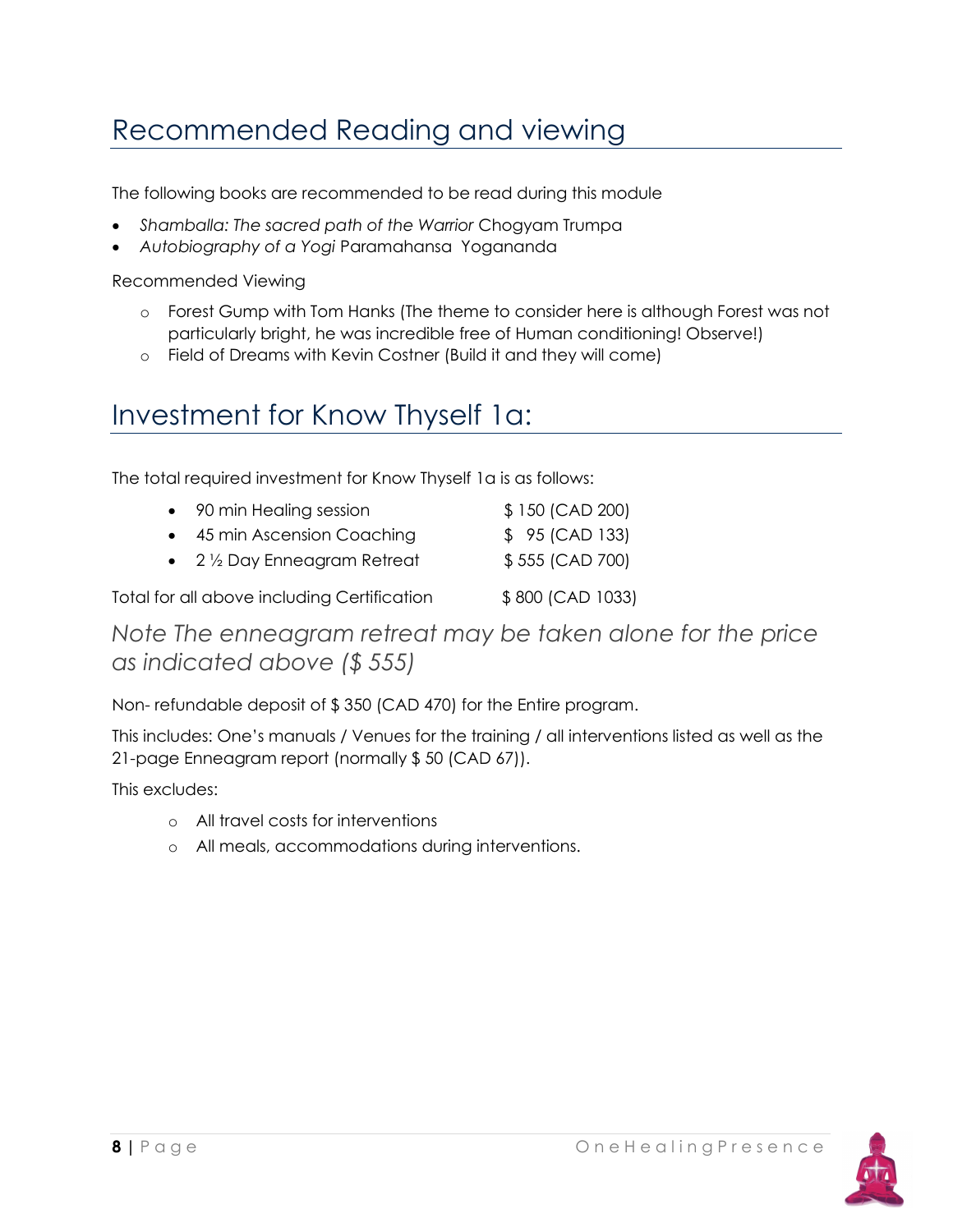# Transformation: making a million right choices.

One has to understand right from the get go that for most of one's life one has been engaged in a certain strategy to get what one wanted. The strategy conceived in the unconscious parts of oneself and focused with much intensity attention and engagement.

The patterns of thinking, feeling and behaving in this strategy have been repeated so many times that they are autonomous and seem to have a life of their own.

To realize the Self which is the aim of all transformation, requires the same intensity, attention and engagement. In this way transformation is like a rocket ship that requires tremendous power in the beginning (when it is close to the earth) to only go a short distance. However, once it is in space the rocket ship only requires a small burst of power to cover infinite distances.

One has to overcome the gravity of one's fearful mind (Ego) and in the beginning it seems that this part of oneself has so much power. It is an illusion that this part of one's awareness has any power at all yet one can feel daunted and overwhelmed.

One does not have to transform through pain. Neither does one have to transform through sacrifice for what may initially be seen as sacrifice or pain is later viewed with gratitude.

The journey of Ascension is a daily practice of ascending in consciousness. Whilst there may be so many ups and downs in our journey much like a roller coaster, the direction is always upward like a spiral that returns to the same point but on a higher level.

The journey of 1000 miles begins with a single step.

No step is ever taken alone.

Each step raises and shifts the entire world.

This is the power of one's transformation.

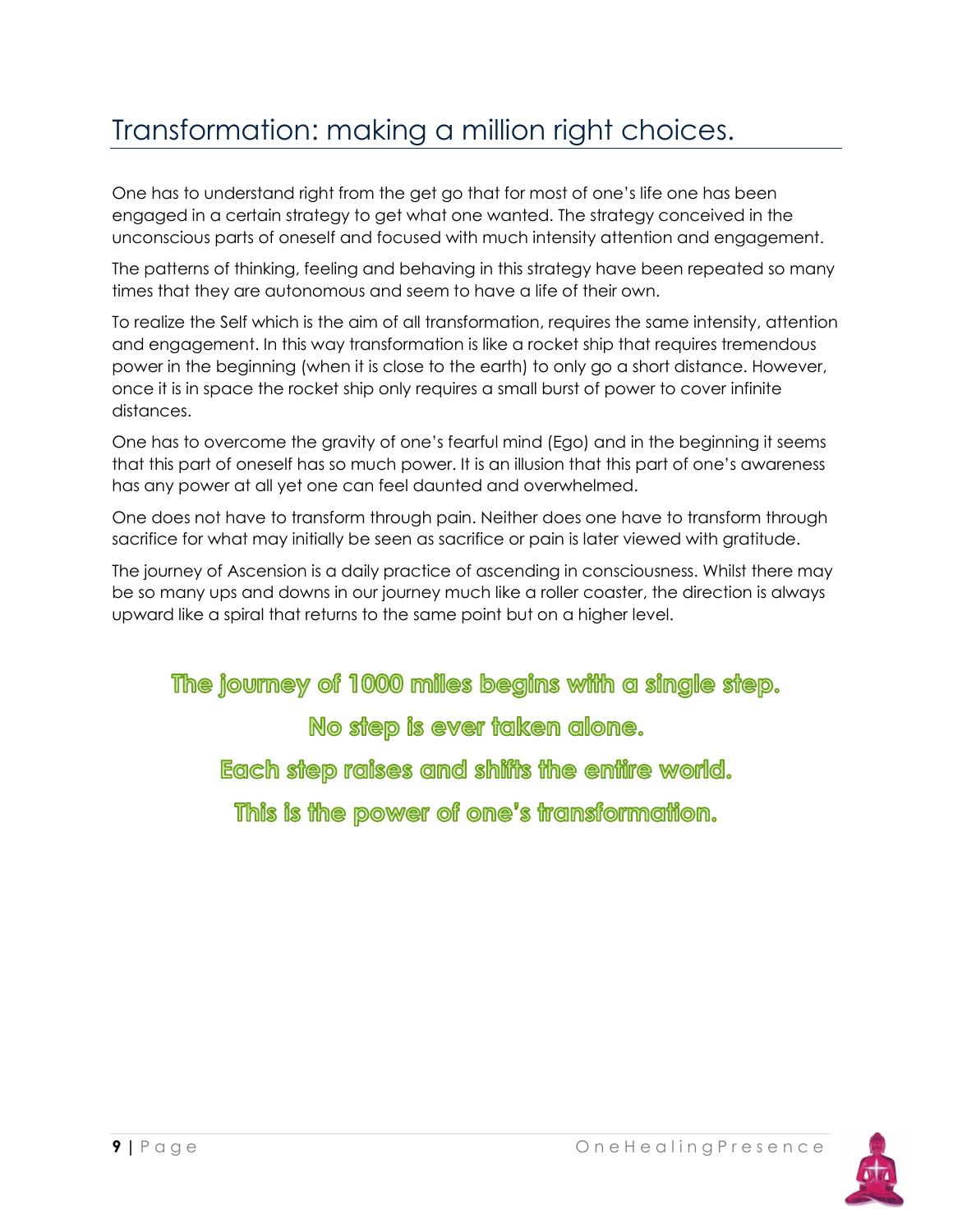# Key things that assist one's transformation process

Consistency of practice and purpose

Creating time for reflection each day.

Spending time in Nature.

Daily journaling

Beginners mind and being open to new awareness.

Spending time with likeminded persons

Finding a processing partner to mirror back awareness.

Self-care, eating right and being impeccable with one's energy.

Remove oneself from any abuse whether emotional, physical or mental.

Avoiding distractions and habitual patterns that side track one for long periods especially when one is in a healing crisis.

Deciding on what is really valuable.

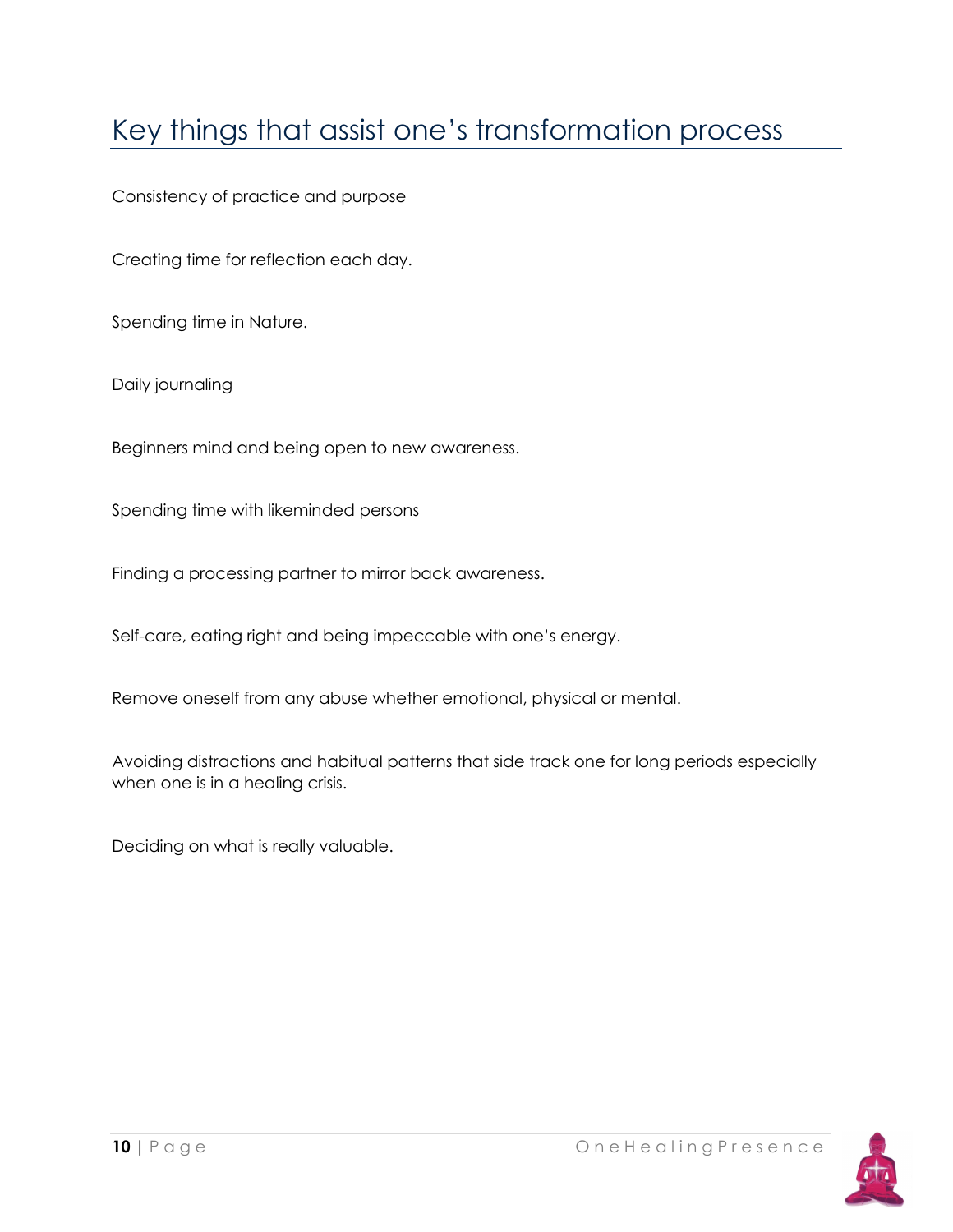# Key themes that may arise in self-discovery

There are so many questions that may arise when one starts one's journey of exploration. What is one's next step? How can one do this quickly? Why does one still not feel good about oneself? It seems the more one gets answers so many more questions arise.

Herewith are a collection of some basic questions one encounters often:

What is one's next step?

- The next step is the step that is right in front of one. It is the door that is open. To be able to see which door is opening and closing is to be lovingly honest with oneself as what no longer serves one. Is to practice discernment in considering the wisdom of any step. Is this step the one I always take? It is to choose the highest version of love for oneself and others that one can perceive in any moment. Look for what one is really valuing in any step that one is considering.
- Consider the simple framework of Yes, No and Maybe. A Yes is always a Yes. It is a knowing of one's truth and it has no doubt as to the choice but it may still contact fear as to the consequences and outcomes of the choice. A Maybe is a No and A No is obviously a no. Into this bring one's discernment of one's patterning. Is one's default pattern to procrastinate, withdraw, run away or ignore and what is in front of one in this moment?

Can one do transformation more quickly?

- Living in the current world takes a tremendous toll on one's nervous system. A peaceful nervous system is a key component of transformation. Thus, paradoxically slowing down one's life actually speeds up one's transformation. (Try to be completely quiet for a bit and see how difficult this is actually is.)
- One's physical body requires immense care as one transcends as one is not just healing our hearts and minds but also one's beautiful body. This process cannot be rushed as one's body cannot go through these changes in a short period of time.
- The key to transcending time in this context is consistency and self-care.

Is one transforming if lots of stuff is coming up for one?

 Absolutely! As one shines the light of one's own love into one's heart and mind, lots of stuff will emerge for healing. Often times one's most profound step forward is exactly when so much stuff is coming up. One may feel that one's life feels worse during self-discovery but truly one is making giant steps. To feel is to heal.

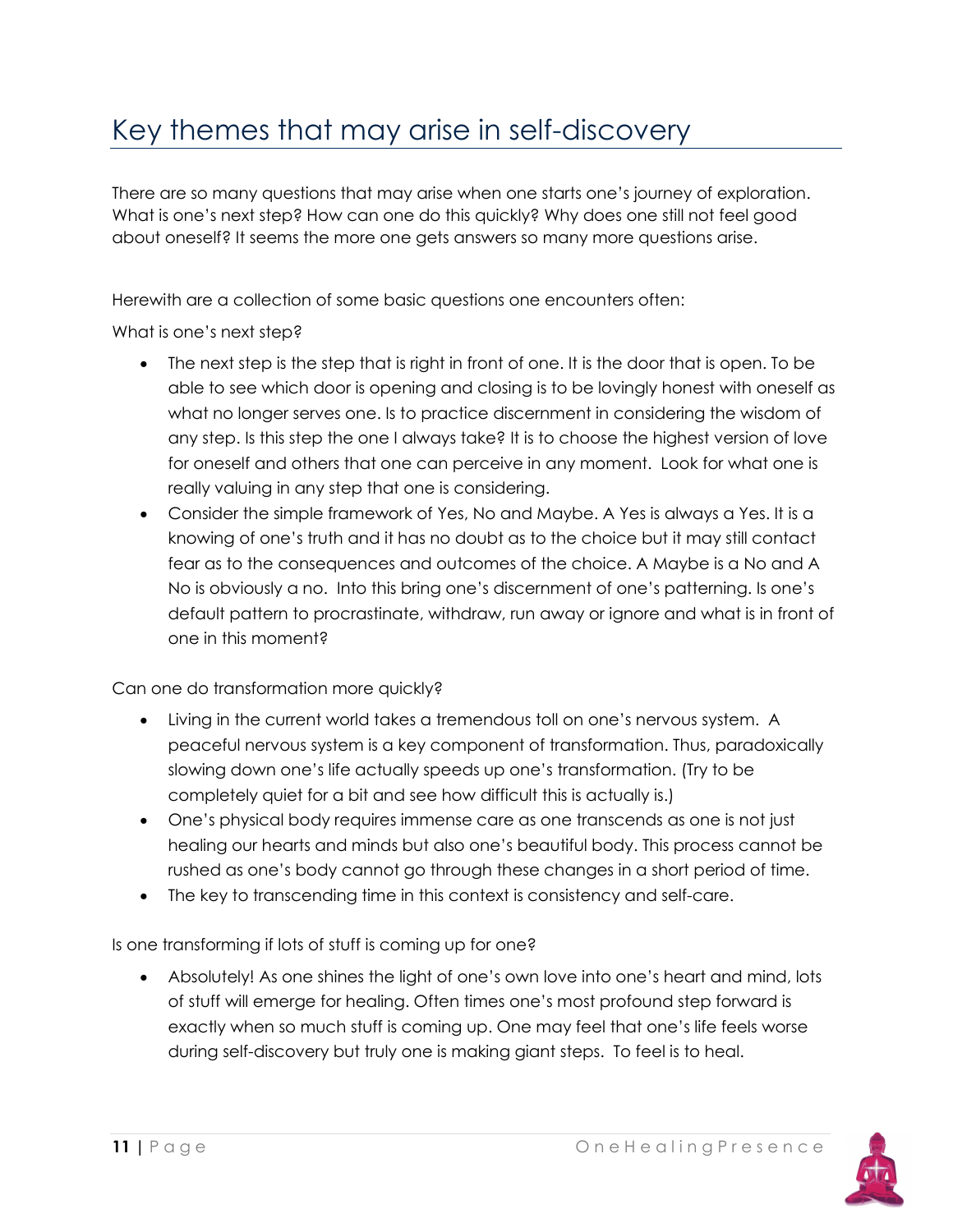How Is one doing on the journey?

- Becoming self-referent takes time. In the beginning one might not be able to even know how one feels. After each shift or integration, one's energy system is different and one might but not always feel new and transformed. Yet this sensation passes and becomes the normal way of feeling.
- Unless one is able to perceive oneself or another from the completely integrated perspective, one has no real definitive way of knowing exactly how far one is along the journey. There are however milestones that stand out such as: the point when one is able to witness anything and remain centered or the experience of an integrated Lightbody or the knowing that one's heart remains open no matter what is occurring around one, or the point when one experiences a moment of knowing one's true identity. These milestones are not in them self-important but loving the part of oneself who needs to know the answer is.
- A more simplified version of this how much joy does one consistency feel? How loving is one when one does not get one's own way or when others don't get their way? This is a true test of mastery.

How does one become comfortable with not knowing?

- Any great guide only directs one to the point where one becomes one's own guide. Initially as one takes one's first steps guidance is plentiful but not codependent. After a while there is no need for external guidance. At this time one can simultaneously have the experience of not knowing what is yet to come, and be the most certain one has ever been about who one is and what one loves.
- Not knowing and being in joy is the journey of developing trust. Practicing trust slowly reduces the need to know. In this way one knows less and experiences more.

Will I ever get the things I want? When will my abundance come?

- Everything is here to help us. Thus, one will get the things one wants but only if they serve to help one. This may feel like one is being victimized as abundance is being withheld. In truth one's higher self only wants complete abundance for oneself but not at the cost of one's transformation. Practicing gratitude for what is arising and what one has is the single biggest way to work with and perceived lack one may feel. Gratitude is the state of abundance.
- The key understanding that develops is that one needs less but receives more.